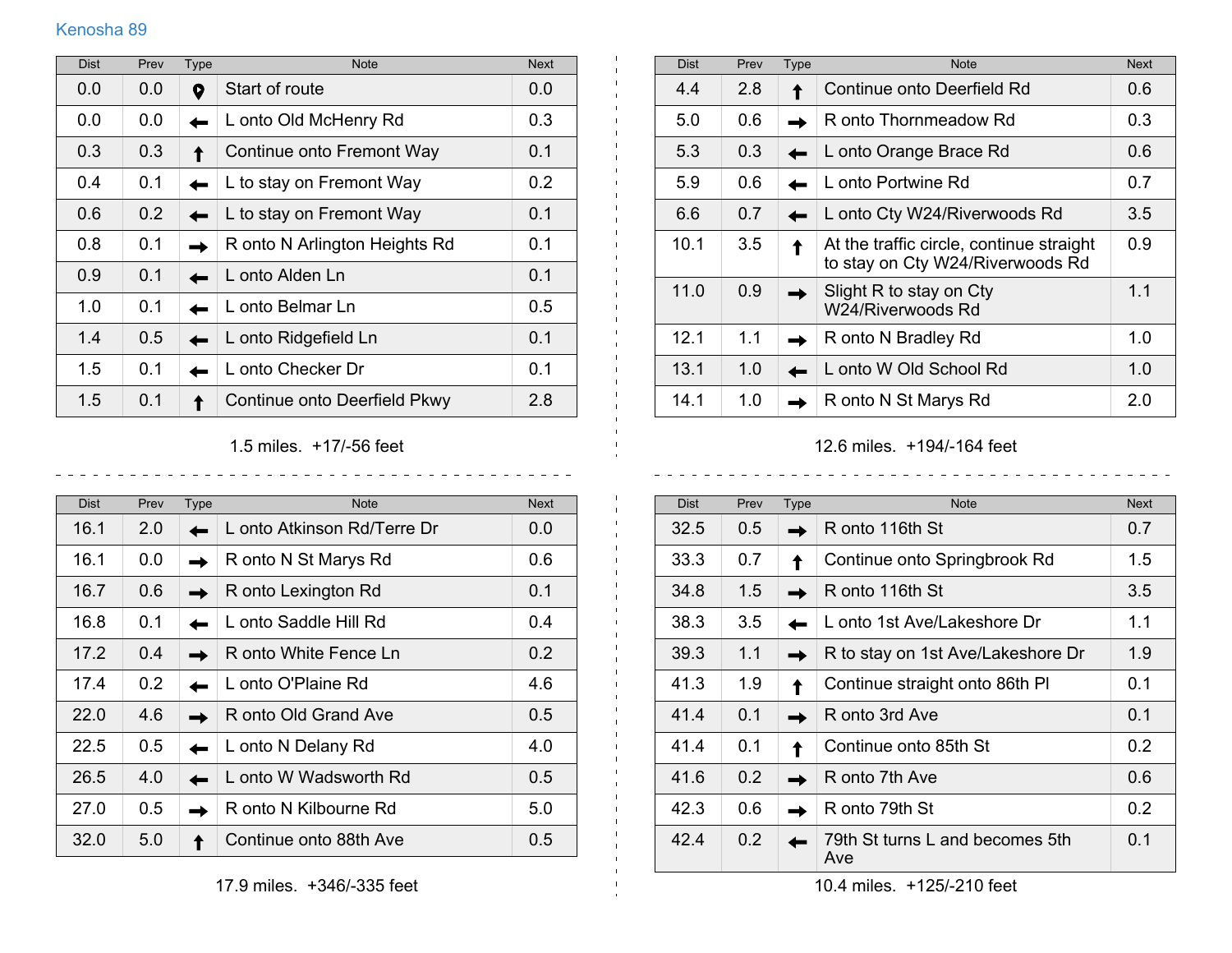| <b>Dist</b> | Prev | Type | <b>Note</b>                                     | <b>Next</b>      |
|-------------|------|------|-------------------------------------------------|------------------|
| 42.6        | 0.1  |      | R onto 78th St                                  | 0.1              |
| 42.7        | 0.1  |      | Continue onto 2nd Ave                           | 0.3              |
| 43.0        | 0.3  |      | R at the 1st cross street onto 75th St          | 0.0              |
| 43.0        | 0.0  |      | 75th St turns slightly L and becomes<br>1st Ave | 0.2              |
| 43.3        | 0.2  |      | 1st Ave turns slightly L and becomes<br>71st St | 0.1              |
| 43.3        | 0.1  |      | R onto 2nd Ave                                  | 0.1              |
| 43.4        | 0.1  |      | 2nd Ave turns L and becomes 69th<br>St          | 0.1              |
| 43.5        | 0.1  |      | R onto 3rd Ave                                  | 0.7              |
| 44.2        | 0.7  |      | R to stay on 3rd Ave                            | 0.3 <sub>2</sub> |
| 44.5        | 0.3  |      | R onto 56th St                                  | 0.2              |
|             |      |      | $0.4 \cdot 1.6 \cdot 10^{14}$                   |                  |

2.1 miles. +9/-16 feet

| <b>Dist</b> | Prev | Type | <b>Note</b>                        | <b>Next</b>      |
|-------------|------|------|------------------------------------|------------------|
| 47.6        | 0.1  |      | L onto 7th Ave                     | 0.6              |
| 48.2        | 0.6  |      | L onto 85th St                     | 0.2 <sub>0</sub> |
| 48.4        | 0.2  |      | Continue onto 3rd Ave              | 0.1              |
| 48.5        | 0.1  |      | L onto 86th Pl                     | 0.1              |
| 48.6        | 0.1  |      | Continue onto 1st Ave/Lakeshore Dr | 1.9              |
| 50.5        | 1.9  |      | L onto 1st Ave/Lakeshore Dr        | 1.1              |
| 51.6        | 1.1  |      | R onto 116th St                    | 3.5              |
| 55.1        | 3.5  |      | L onto Springbrook Rd              | 1.5              |
| 56.6        | 1.5  |      | Continue onto 116th St             | 0.7              |
| 57.3        | 0.7  |      | L onto 88th Ave                    | 1.2              |
| 58.5        | 1.2  |      | Continue onto N Kilbourne Rd       | 4.4              |

| <b>Dist</b> | Prev          | <b>Type</b> | <b>Note</b>                                     | <b>Next</b>   |
|-------------|---------------|-------------|-------------------------------------------------|---------------|
| 44.8        | 0.2           |             | 56th St turns slightly L and becomes<br>Ring Rd | 0.1           |
| 44.9        | 0.1           |             | Continue onto 54th St                           | 0.4           |
| 45.3        | 0.4           |             | L onto 6th Ave                                  | 0.3           |
| 45.6        | 0.3           |             | L at the 2nd cross street onto 58th<br>St       | 0.2           |
| 45.8        | $0.2^{\circ}$ |             | R onto 3rd Ave                                  | $0.2^{\circ}$ |
| 46.0        | 0.2           |             | L to stay on 3rd Ave                            | 1.3           |
| 47.3        | 1.3           |             | R onto 78th St                                  | 0.1           |
| 47.4        | 0.1           |             | L at the 1st cross street onto 5th Ave          | 0.1           |
| 47.4        | 0.1           |             | Slight R onto 5th Ct                            | 0.1           |
| 47.5        | 0.1           |             | R onto 79th St                                  | 0.1           |

3.0 miles. +36/-13 feet

| <b>Dist</b> | Prev          | <b>Type</b> | <b>Note</b>                       | <b>Next</b>   |
|-------------|---------------|-------------|-----------------------------------|---------------|
| 62.9        | 4.4           |             | L onto W Wadsworth Rd             | $0.5^{\circ}$ |
| 63.4        | $0.5^{\circ}$ |             | R onto N Delany Rd                | 0.9           |
| 64.2        | 0.9           |             | Keep L to stay on N Delany Rd     | 3.1           |
| 67.4        | 3.1           |             | R onto Old Grand Ave              | $0.5^{\circ}$ |
| 67.9        | 0.5           |             | L onto O'Plaine Rd                | 1.4           |
| 69.3        | 1.4           |             | Slight R to stay on O'Plaine Rd   | 3.2           |
| 72.5        | 3.2           |             | R onto White Fence Ln             | 0.2           |
| 72.7        | 0.2           |             | L onto Saddle Hill Rd             | 0.4           |
| 73.1        | 0.4           |             | R onto Lexington Rd               | 0.1           |
| 73.2        | 0.1           |             | L onto N St Marys Rd              | 0.3           |
| 73.4        | 0.3           |             | Slight L to stay on N St Marys Rd | 0.5           |

 $\mathbf{L}$